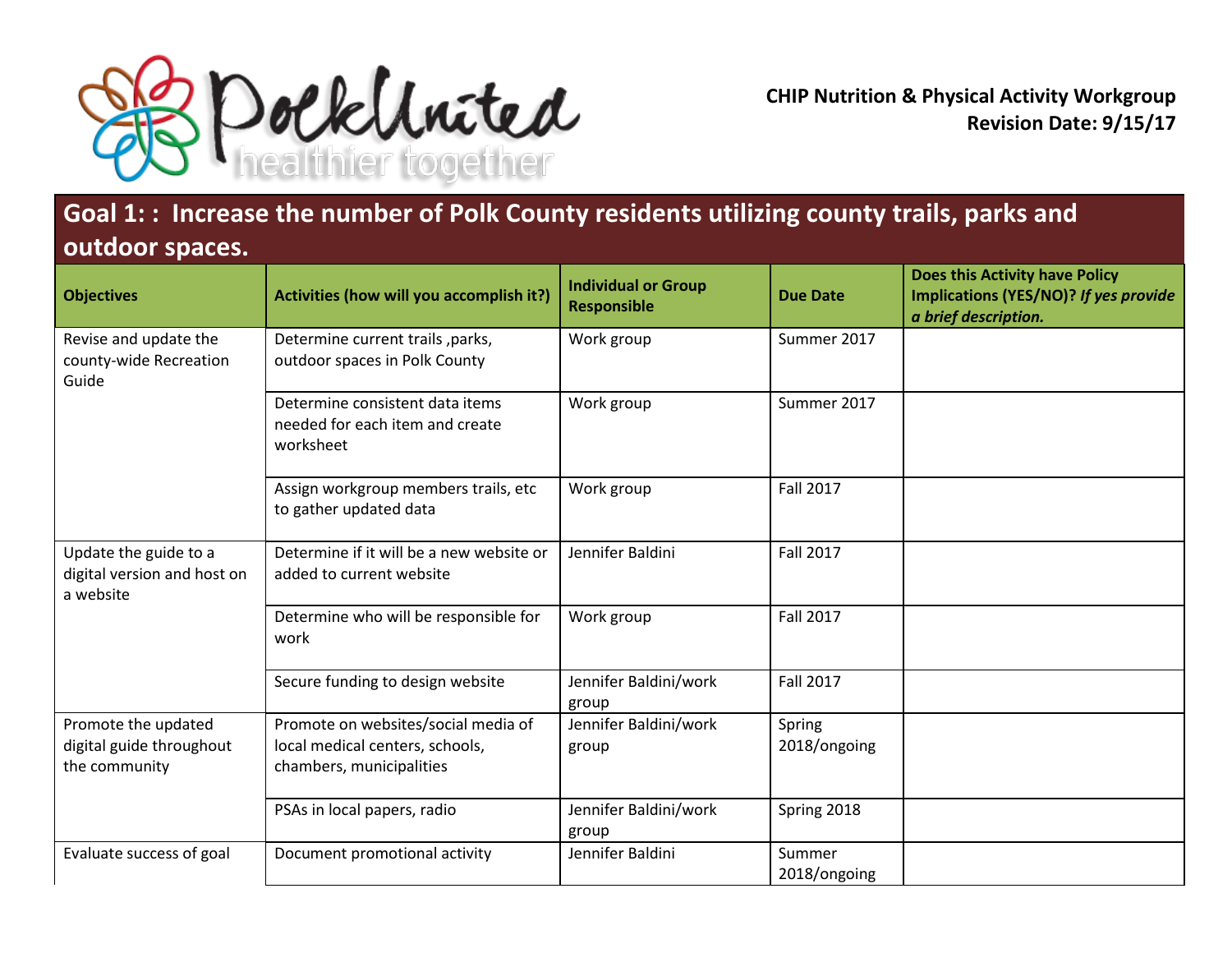|                                                                                   | Document website traffic                                                                                                                                                                | Jennifer Baldini                       | ongoing                    |                                                                                                                                                                                                                                                                                                                                                                                                                                                                                                                        |
|-----------------------------------------------------------------------------------|-----------------------------------------------------------------------------------------------------------------------------------------------------------------------------------------|----------------------------------------|----------------------------|------------------------------------------------------------------------------------------------------------------------------------------------------------------------------------------------------------------------------------------------------------------------------------------------------------------------------------------------------------------------------------------------------------------------------------------------------------------------------------------------------------------------|
|                                                                                   | Document leisure time activity of Polk<br>Co residents                                                                                                                                  | Polk United/Jennifer<br><b>Baldini</b> | 2019 CHA/CHNA              |                                                                                                                                                                                                                                                                                                                                                                                                                                                                                                                        |
| Advocate for continued<br>safety of Polk County trails<br>for non-motorized users | Research revision/implementation of<br>county master plan re: use of<br>motorized vehicles on Stower Seven<br>Lakes State Trail                                                         | Jennifer Baldini                       | <b>Summer Fall</b><br>2017 | Yes - the planned revision to Polk<br>County's master plan regarding usage<br>of the Stower Seven Lakes State Trail<br>will impact the safety of the trail and<br>quality of experience non-motorized<br>users will have when utilizing the<br>trail. Opening the trail to motorized<br>traffic would likely discourage<br>community members to continue<br>accessing the trail as a physical<br>activity opportunity. Decreased<br>physical activity is correlated<br>w/increased BMI and risk of chronic<br>disease. |
|                                                                                   | Plan education/advocacy strategies in<br>community and with County Board<br>members to keep Stower Seven Lakes<br>State Trail open to non-motorized users<br>only.                      | Work group                             | Fall/Winter<br>2017        |                                                                                                                                                                                                                                                                                                                                                                                                                                                                                                                        |
|                                                                                   | Provide education/advocacy in<br>community and during public comment<br>opportunities at public meetings to<br>keep Stower Seven Lakes State Trail<br>open to non-motorized users only. | Work group<br>Jennifer Baldini         | Fall/Winter<br>2017        |                                                                                                                                                                                                                                                                                                                                                                                                                                                                                                                        |

## **Goal 2: Implement a public information campaign designed to increase f/v consumption.** *(Harvest of the Month campaign)*

| <b>Objectives</b>                                                                                                                            | Activities (how will you accomplish it?)                                                                                                                                          | <b>Individual or Group</b><br><b>Responsible</b> | <b>Due Date</b>     | <b>Does this Activity have Policy</b><br>Implications? If yes provide a brief<br>description. |
|----------------------------------------------------------------------------------------------------------------------------------------------|-----------------------------------------------------------------------------------------------------------------------------------------------------------------------------------|--------------------------------------------------|---------------------|-----------------------------------------------------------------------------------------------|
| Create HOM produce list                                                                                                                      | Choose unique f/v being mindful of<br>seasonal availability, school garden<br>produce availability                                                                                | Work group                                       | Winter<br>2018/2019 |                                                                                               |
|                                                                                                                                              | Things to consider: growing seasons,<br>length of campaign                                                                                                                        | Work group                                       | Winter<br>2018/2019 |                                                                                               |
| Create/compile produce<br>fact/sheets and recipes $-$<br>using previously<br>researched, compiled info<br>from workgroup (from<br>2014-2015) | Research HOM material from 2014-<br>2015 work group                                                                                                                               | Work group<br>Jennifer Baldini                   | Winter<br>2018/2019 |                                                                                               |
|                                                                                                                                              | Research additional data to include<br>with fact sheets/recipes. Items to<br>consider include:<br><b>Fun Facts</b><br>а.<br>How to Grow<br>b.<br>How to Buy<br>How to Store<br>α. | Work group<br>Jennifer Baldini                   | Winter<br>2018/2019 |                                                                                               |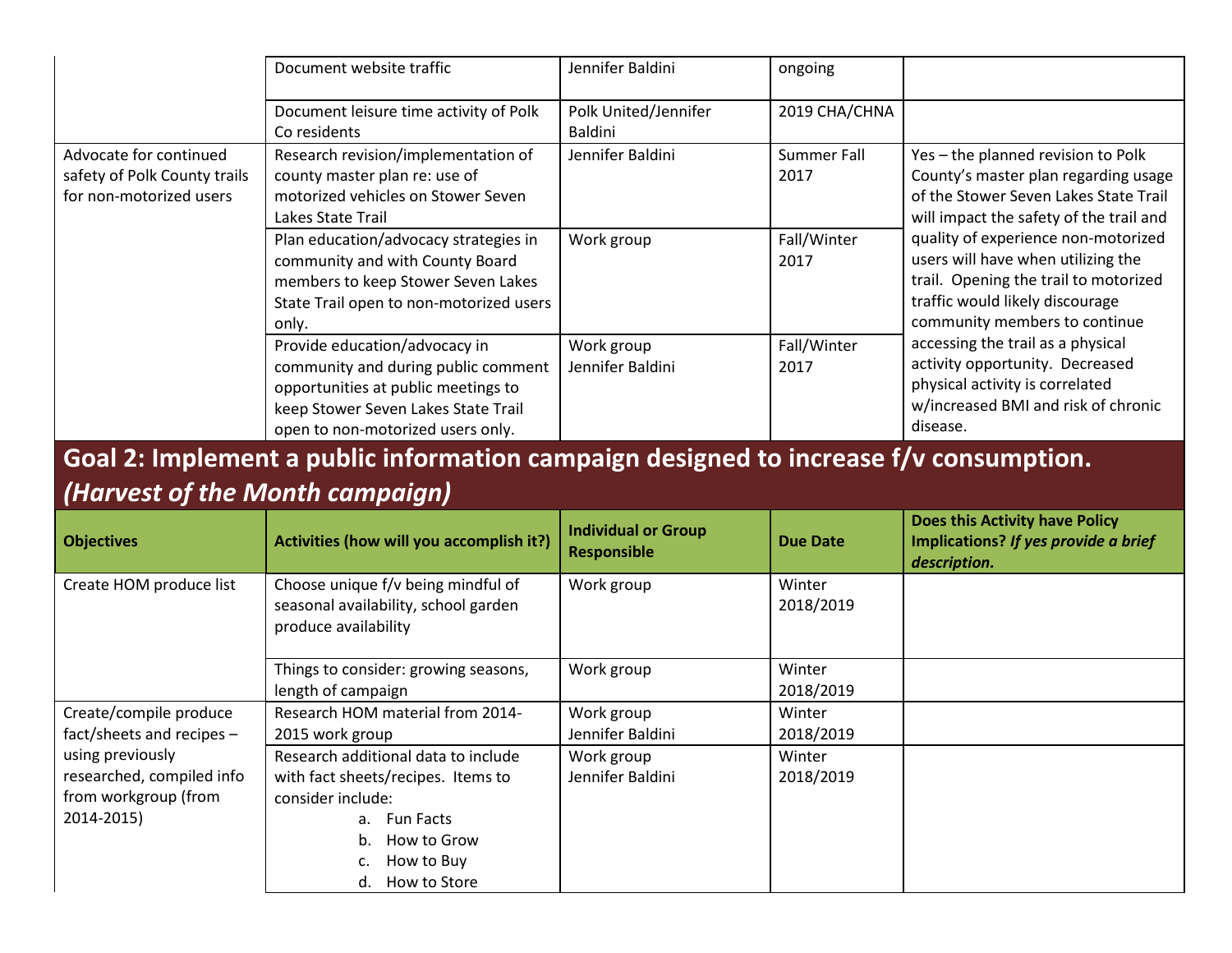|                                                                                          | <b>Nutritional Information</b><br>e.<br>Recipes                                                                                                  |                                                      |                               |                                                                                        |
|------------------------------------------------------------------------------------------|--------------------------------------------------------------------------------------------------------------------------------------------------|------------------------------------------------------|-------------------------------|----------------------------------------------------------------------------------------|
| Plan for disseminating<br>HOM info/implementing<br>public info campaign                  | Decide how to disseminate info.<br>Coordinate with:<br>local schools<br>medical centers<br>farmers' markets<br>grocery retailers<br>restaurants? | Work group                                           | Winter<br>2018/2019           |                                                                                        |
|                                                                                          | Strategize public info campaign<br>promotional efforts<br>how to promote                                                                         | Work group                                           | Winter<br>2018/2019           |                                                                                        |
|                                                                                          | Select community to pilot program                                                                                                                | Work group                                           | Winter<br>2018/2019           |                                                                                        |
| Secure funding for HOM<br>project                                                        | Determine in-kind costs                                                                                                                          | Work group<br>Jennifer Baldini                       | Winter<br>2018/2019           |                                                                                        |
|                                                                                          | Determine funding needed and how to<br>secure dollars                                                                                            | Work group<br>Jennifer Baldini                       | Winter<br>2018/2019           |                                                                                        |
| Implement HOM campaign<br>in pilot community                                             | Implement HOM campaign in pilot<br>community                                                                                                     | Work group<br><b>Polk United</b><br>Jennifer Baldini | Spring - Fall<br>2019         |                                                                                        |
| Evaluate success of HOM<br>campaign in pilot                                             | Determine evaluation measure                                                                                                                     | Work group                                           | Winter 2019                   |                                                                                        |
| community                                                                                | Create evaluation tools                                                                                                                          | Work group                                           | Winter 2019                   |                                                                                        |
| Expand pilot HOM<br>campaign program into                                                | Review evaluations from pilot program                                                                                                            | Work group<br>Polk United                            | Winter/Spring<br>2019/ongoing |                                                                                        |
| other communities                                                                        | Assess pilot successes and challenges                                                                                                            | Work group<br>Polk United                            | Winter/Spring<br>2019/ongoing |                                                                                        |
|                                                                                          | Revise HOM campaign as needed based<br>on lessons learned                                                                                        | Work group                                           | Winter/Spring<br>2019/ongoing |                                                                                        |
| Goal 3: Increase consumption of fruits and vegetables by promoting use of local Farmer's |                                                                                                                                                  |                                                      |                               |                                                                                        |
| <b>Markets for WIC participants</b>                                                      |                                                                                                                                                  |                                                      |                               |                                                                                        |
| <b>Objectives</b>                                                                        | Activities (how will you accomplish it?)                                                                                                         | <b>Individual or Group</b><br><b>Responsible</b>     | <b>Due Date</b>               | Does this Activity have Policy<br>Implications? If yes provide a brief<br>description. |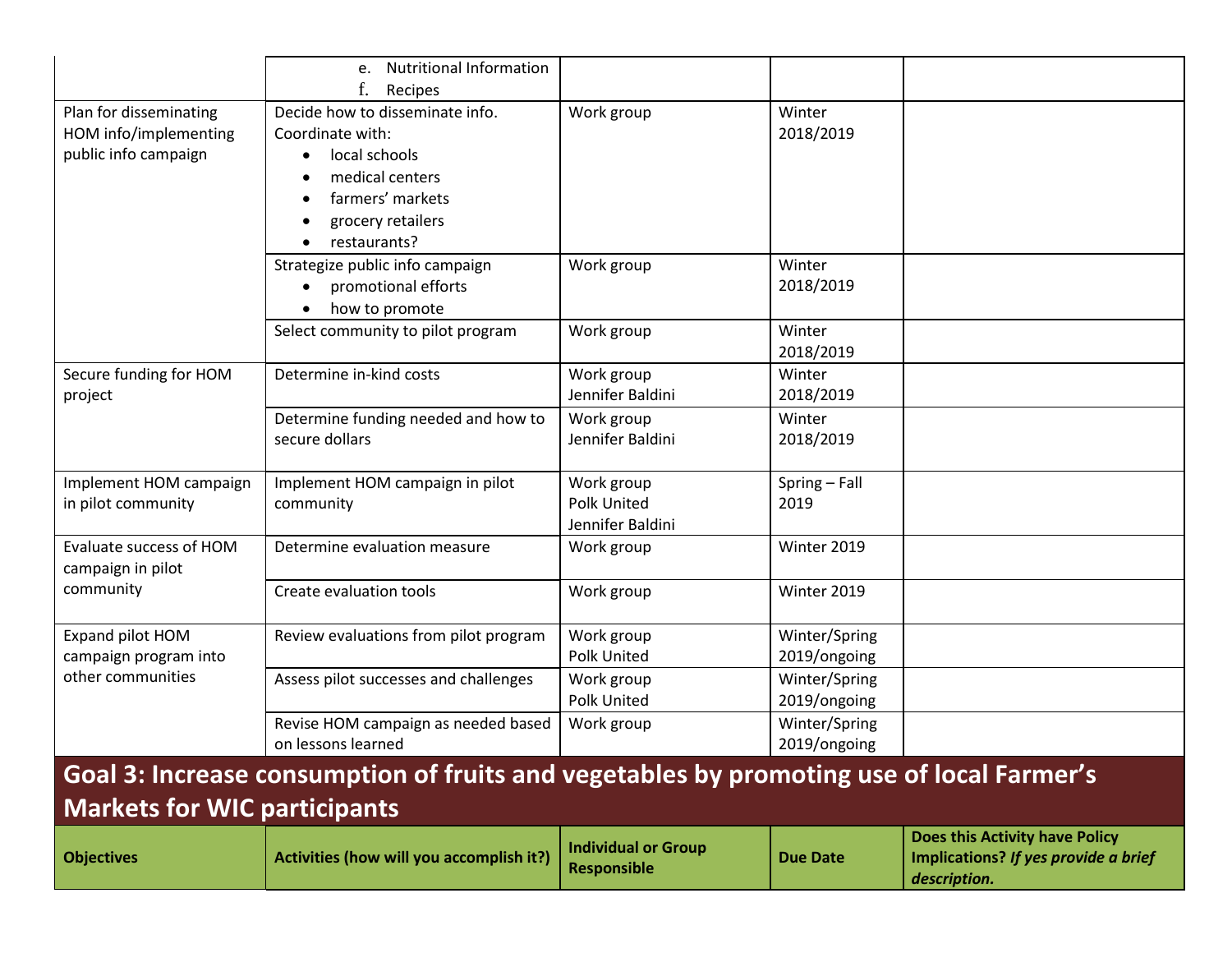| <b>Educate WIC participants</b><br>regarding Farmers Markets<br>(ie health benefits of fresh | Review, evaluate and modify (as<br>necessary) current nutrition education<br>materials                                                                                                       | WIC director and dietitians | Spring 2018                        |
|----------------------------------------------------------------------------------------------|----------------------------------------------------------------------------------------------------------------------------------------------------------------------------------------------|-----------------------------|------------------------------------|
| produce, local market<br>availability, etc)                                                  | Provide education to WIC participants<br>throughout Farmers' Market season                                                                                                                   | WIC staff                   | Summer/Fall<br>2018                |
|                                                                                              |                                                                                                                                                                                              |                             |                                    |
| Gather data about current<br>Farmers' Market usage by<br><b>WIC participants</b>             | Determine type of data that is needed<br>to accurately assess factors that assist<br>and are obstacles to WIC participants<br>participating in local Farmers Markets                         | WIC staff                   | Spring 2018                        |
|                                                                                              | Design pre-Farmers' Market survey to<br>assess above determined data                                                                                                                         | <b>WIC director</b>         | Spring 2018                        |
|                                                                                              | Administer pre-Farmers' Market survey<br>to WIC participants                                                                                                                                 | WIC staff                   | Late Spring<br>2018/Summer<br>2018 |
|                                                                                              | Design post-Farmers' Market survey to<br>assess above determine data                                                                                                                         | WIC director                | Late Summer<br>2018/Fall 2018      |
|                                                                                              | Administer post-Farmers' Market<br>survey to WIC participants                                                                                                                                | WIC staff                   | <b>Fall 2018</b>                   |
|                                                                                              | Analyze data collected from surveys.<br>Based on data, strategize ways to most<br>effectively promote Farmers' Market<br>utilization amongst WIC participants                                | WIC director and dietitians | Winter<br>2018/Spring<br>2019      |
| Pilot Farmers' Market<br>promotion event at Polk<br>County markets                           | Design pilot program to promote local<br>Farmers' Markets with WIC participants<br>including having WIC staff present at<br>markets to provide information and<br>support to market shoppers | WIC director and dietitians | Spring 2020                        |
|                                                                                              | Choose 2-3 markets to pilot the<br>program                                                                                                                                                   | <b>WIC director</b>         | Spring 2020                        |
|                                                                                              | Pilot program as designed and<br>designated markets                                                                                                                                          | WIC staff                   | Summer 2020                        |
|                                                                                              | Evaluate success of pilot program                                                                                                                                                            | WIC director and dietitians | <b>Fall 2020</b>                   |
|                                                                                              | Revise (as necessary) pilot program and<br>determine how/when to expand to<br>more markets within Polk County                                                                                | WIC director and dietitians | Winter 2020                        |